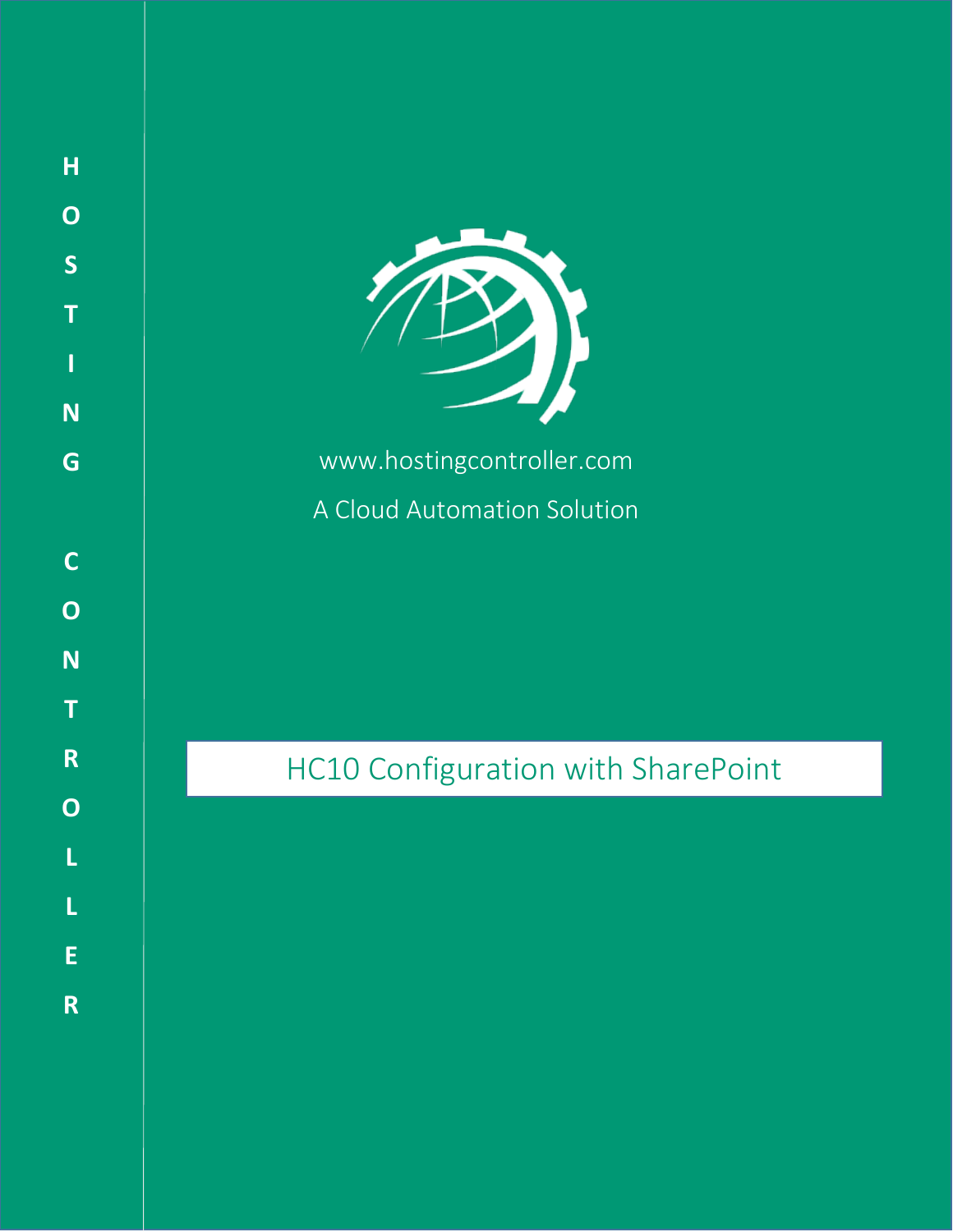# <span id="page-1-0"></span>Proprietary Notice

This document is the property of, and contains proprietary information of Hosting Controller. No part of this document may be reproduced or transmitted in any form or by any means, electronic or mechanical, including photocopying or recording, for any purpose other than consideration of the technical contents without the written acquiescence of a duly authorized representative of Hosting Controller.

© 2020 Hosting Controller. All Rights Reserved.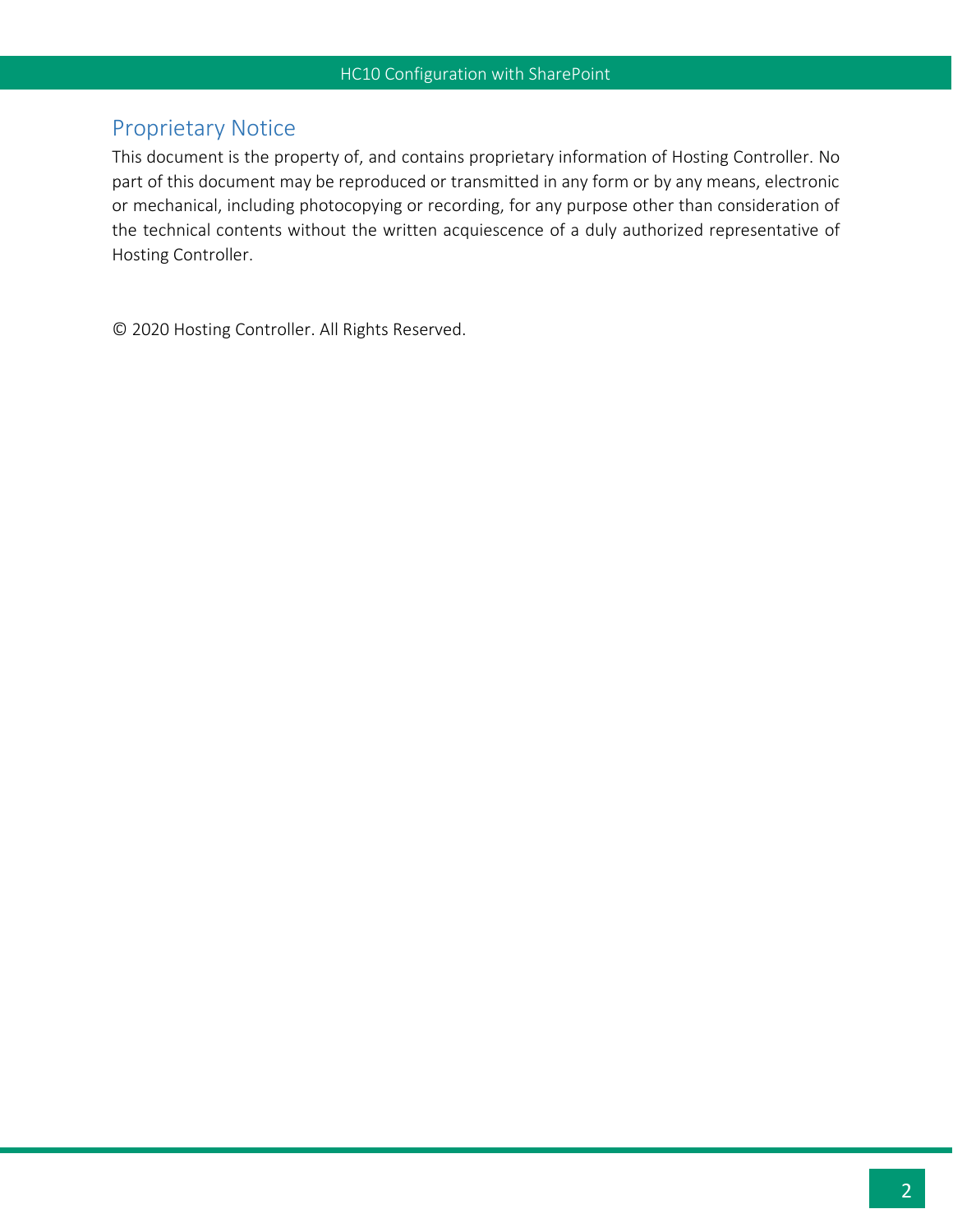# Contents

| 1) |  |  |
|----|--|--|
| 2) |  |  |
|    |  |  |
|    |  |  |
|    |  |  |
| 3) |  |  |
| 4) |  |  |
| 5) |  |  |
| 6) |  |  |
| 7) |  |  |
| 8) |  |  |
|    |  |  |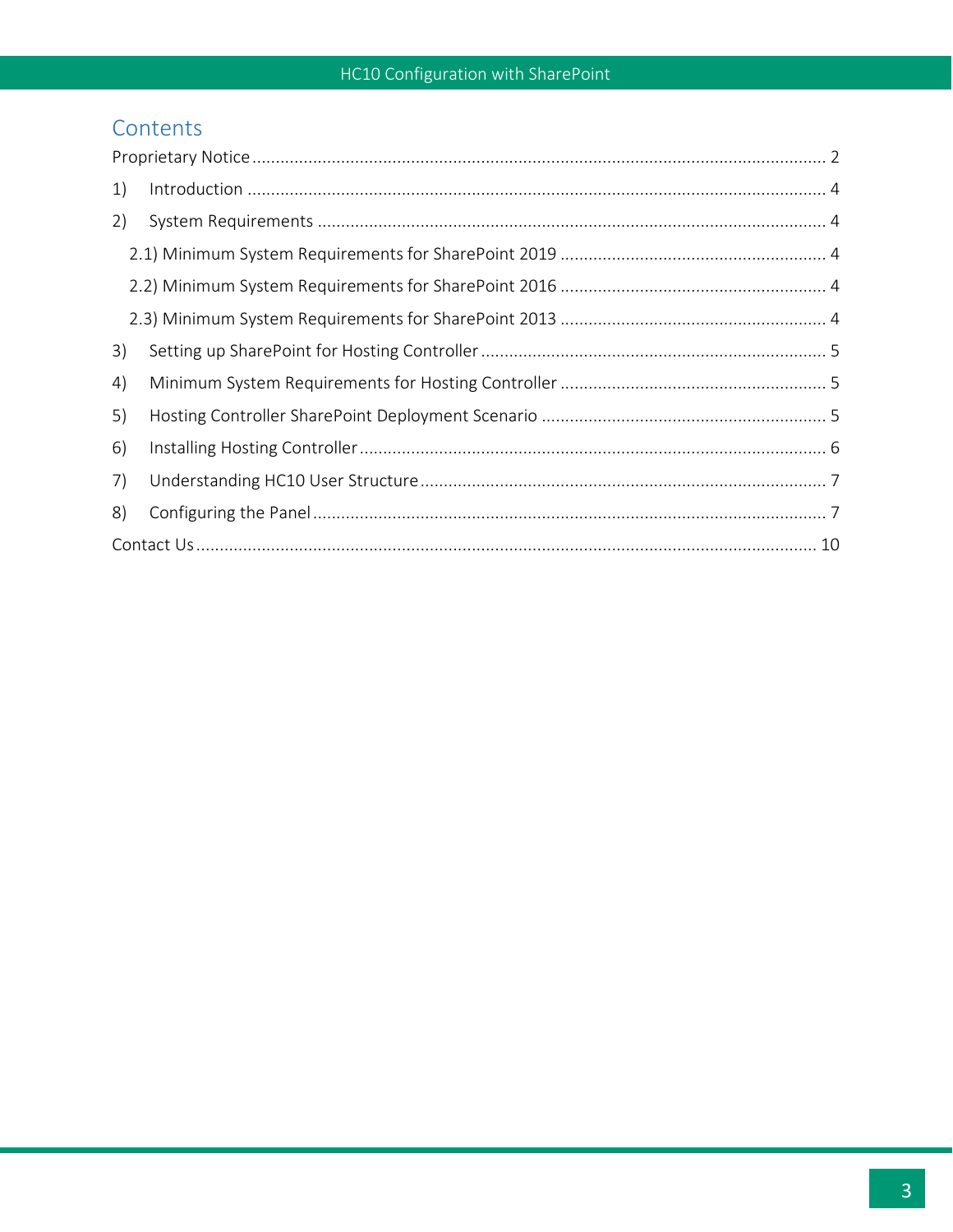## <span id="page-3-0"></span>1) Introduction

SharePoint is Microsoft's revolutionary content management system. It enables groups to setup a centralized and password protected space for document sharing. Having appropriate permissions users can have a go at storing, downloading and editing documents with profound ease.

HC SharePoint automation allows end-to-end automation and management of Microsoft SharePoint Server enabling web based creation of SharePoint sites, sub sites, users, groups and convenient segregation of SharePoint users into separate containers. In short, it provides an out of the box interface to Microsoft's most popular collaboration technology.

HC10 SharePoint automation supports the following versions:

- SharePoint 2019
- SharePoint 2016
- SharePoint 2013
- SharePoint Foundation 2013

However this article provides the best practices for configuring and using HC10 with SharePoint 2019, 2016 and 2013.

## <span id="page-3-1"></span>2) System Requirements

#### <span id="page-3-2"></span>2.1) Minimum System Requirements for SharePoint 2019

SharePoint 2019 allows for two installation scenarios. Server farm with a single server in the farm and server farm with multiple servers in the farm. HC10 supports both scenarios. System requirements for SharePoint 2019 can be viewed at:

[https://docs.microsoft.com/en-us/SharePoint/install/hardware-and-software](https://docs.microsoft.com/en-us/SharePoint/install/hardware-and-software-requirements-2019)[requirements-2019](https://docs.microsoft.com/en-us/SharePoint/install/hardware-and-software-requirements-2019)

#### <span id="page-3-3"></span>2.2) Minimum System Requirements for SharePoint 2016

SharePoint 2016 allows for two installation scenarios. Server farm with a single server in the farm and server farm with multiple servers in the farm. HC10 supports both scenarios. System requirements for SharePoint 2016 can be viewed at:

[https://docs.microsoft.com/en-us/SharePoint/install/hardware-and-software](https://docs.microsoft.com/en-us/SharePoint/install/hardware-and-software-requirements)[requirements](https://docs.microsoft.com/en-us/SharePoint/install/hardware-and-software-requirements)

#### <span id="page-3-4"></span>2.3) Minimum System Requirements for SharePoint 2013

SharePoint 2013 offers several installation scenarios. These include Standalone Install, single-server farm installations and multiple-server farm installations. However Hosting Controller supports only single-server and multiple-server farm installations. Standalone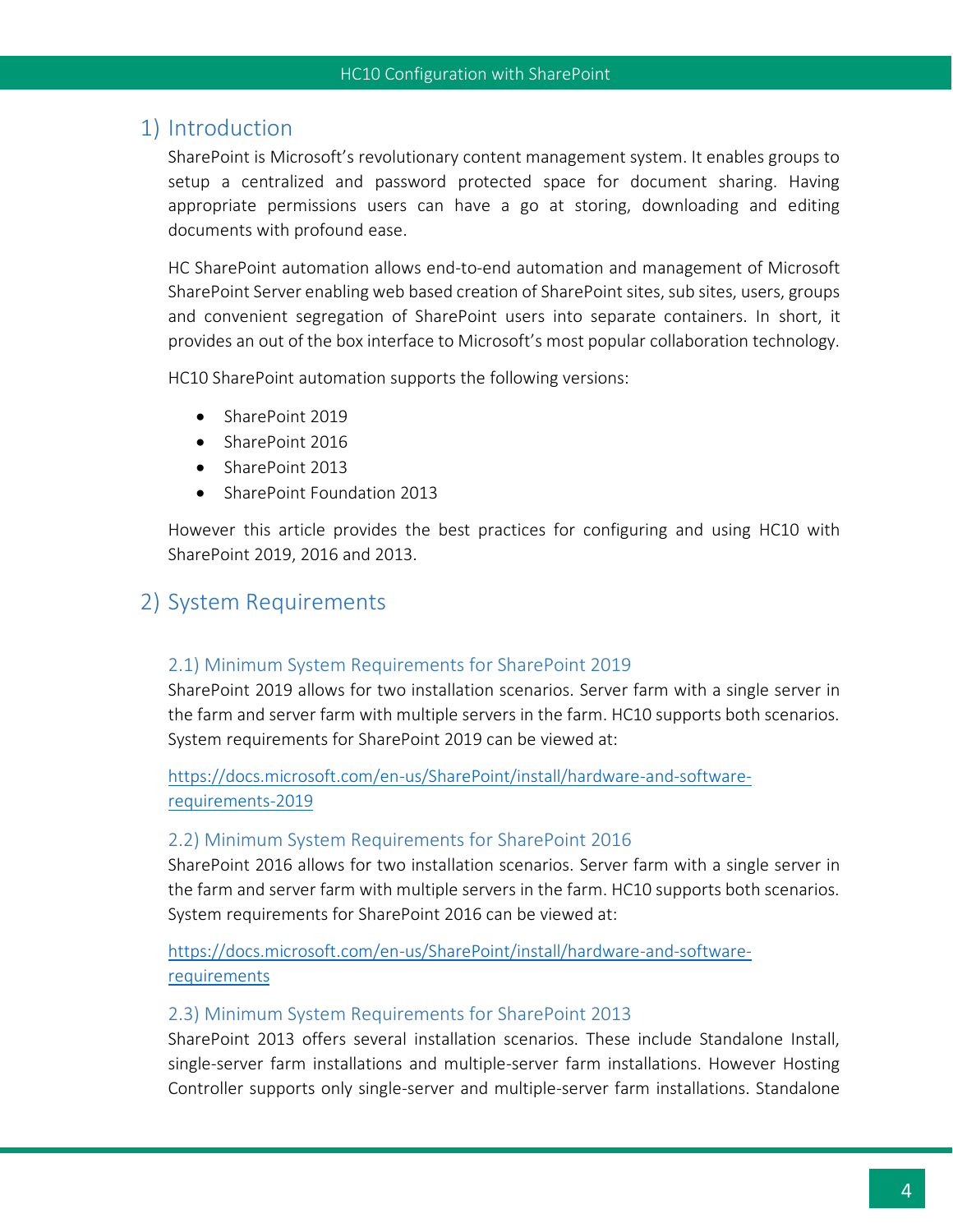Install is not supported. The minimum Hardware and Software requirements for setting up single-server or multiple-server farms can be viewed at:

[https://docs.microsoft.com/en-us/sharepoint/install/system-requirements-for](https://docs.microsoft.com/en-us/sharepoint/install/system-requirements-for-sharepoint-2013)[sharepoint-2013](https://docs.microsoft.com/en-us/sharepoint/install/system-requirements-for-sharepoint-2013)

## <span id="page-4-0"></span>3) Setting up SharePoint for Hosting Controller

A few important considerations are to be taken into account before commencing SharePoint installation. These form the crux of Hosting Controller's integration with SharePoint and are necessary for a seamless working:

- Hosting Controller does not support a Standalone installation of SharePoint. In order to make it work with Hosting Controller, the SharePoint server should essentially be part of an Active Directory (A.D.) domain. The server must join an A.D. domain before a SharePoint install.
- Windows internal database (MSDE) should not be used for SharePoint installation. The use of SQL Server is recommended instead.
- Both SharePoint and SQL Server configuration should be made via the same domain\administrator account. An installation performed via a local system account may confront access denied errors. However, if you do not wish to use a domain\administrator account follow the guidelines [here.](https://portal.hostingcontroller.com/kb/a3349/how-to-configure-sharepoint-with-hc-with-non-domain-admin-user-account-.aspx)
- This domain\administrator should have permissions over both SharePoint and SQL with SharePoint user and site creation privileges.
- Port 8796 should remain open for communication between HC Control Servers and SharePoint Web Front End servers. To learn more about ports, see [Common firewall](https://portal.hostingcontroller.com/kb/a64/common-firewall-ports-setting.aspx)  [ports.](https://portal.hostingcontroller.com/kb/a64/common-firewall-ports-setting.aspx)

## <span id="page-4-1"></span>4) Minimum System Requirements for Hosting Controller

Once your SharePoint Servers are ready it's time to install Hosting Controller. MSSQL is the major pre-requisite for storing Hosting Controller backend database. The other minimum Software and Hardware requirements for installing HC10 can be viewed below:

[https://help.hostingcontroller.com/hc10/default.aspx#pageid=system\\_requirements](https://help.hostingcontroller.com/hc10/default.aspx#pageid=system_requirements)

### <span id="page-4-2"></span>5) Hosting Controller SharePoint Deployment Scenario

HC10 should be installed on the SharePoint Web Front End server (WFE). A single-server farm cannot have more than one SharePoint servers in the farm whereas a multiple-server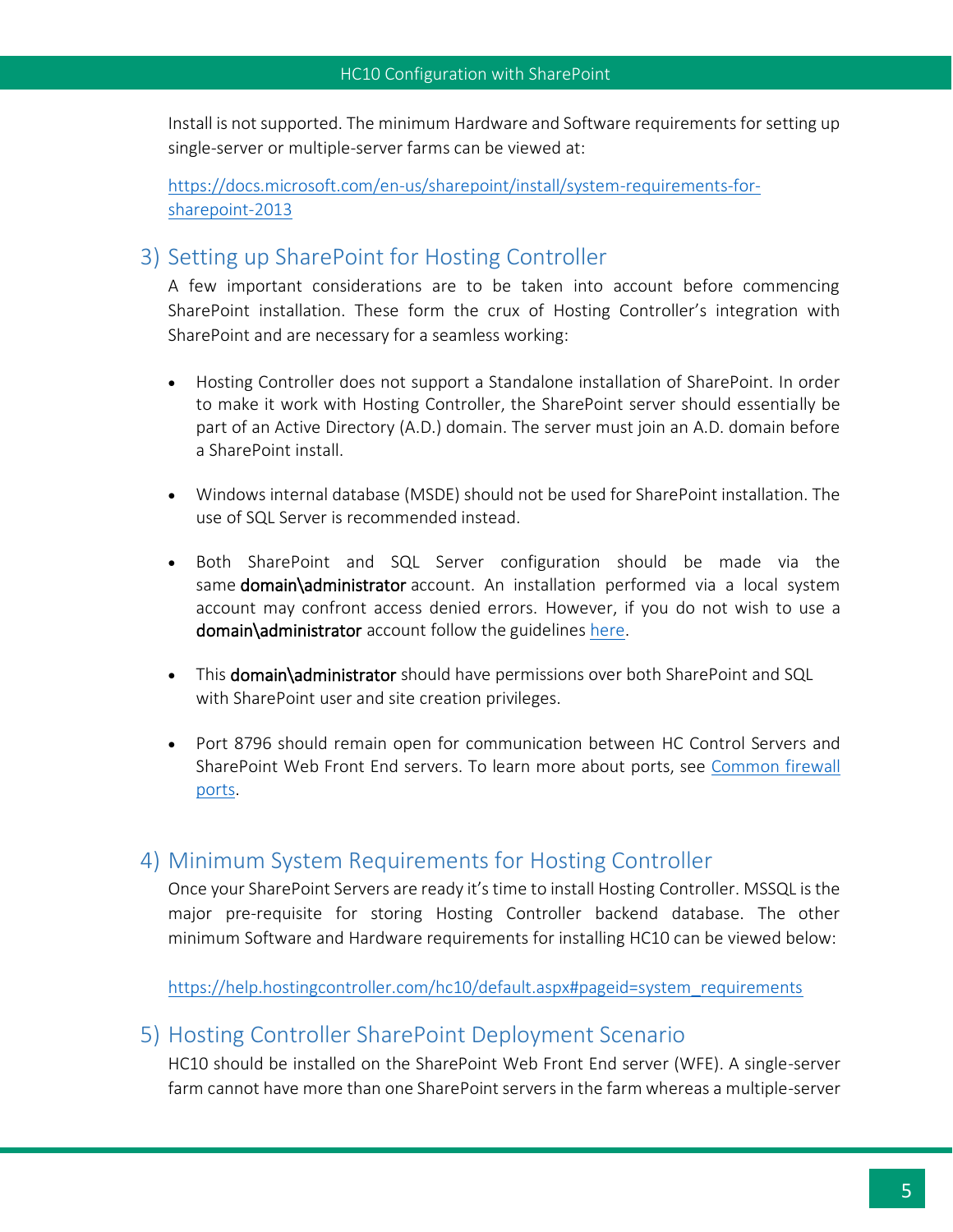farm can have more than one SharePoint servers. As there is only one server in a singleserver farm, it by default will host HC installation however in a multiple-server farm HC should be installed on servers with the Front End Web role.

The HC10 Control Server communicates directly with the SharePoint Web Front End servers to provision SharePoint sites and users.



**HC SharePoint Environment** 

NOTE: The Standalone Install mode is no longer available in SharePoint 2016. The Single-Server Farm role replaces the Standalone Install mode available in previous SharePoint releases. Unlike Standalone Install, the SharePoint administrator must separately install and prepare Microsoft SQL Server for SharePoint.

## <span id="page-5-0"></span>6) Installing Hosting Controller

Download the Agent installer from the following link:

#### https://hostingcontroller.com/Hosting-Software-Downloads/HC-Service-Packs.html

and apply it on the SharePoint Web Front End. The installation itself is fairly simple. It permits a setup wizard to run and allows users to follow a step by step installation procedure. The HC10 Control Server will then communicate with this SharePoint Web Front End to provision SharePoint sites and users.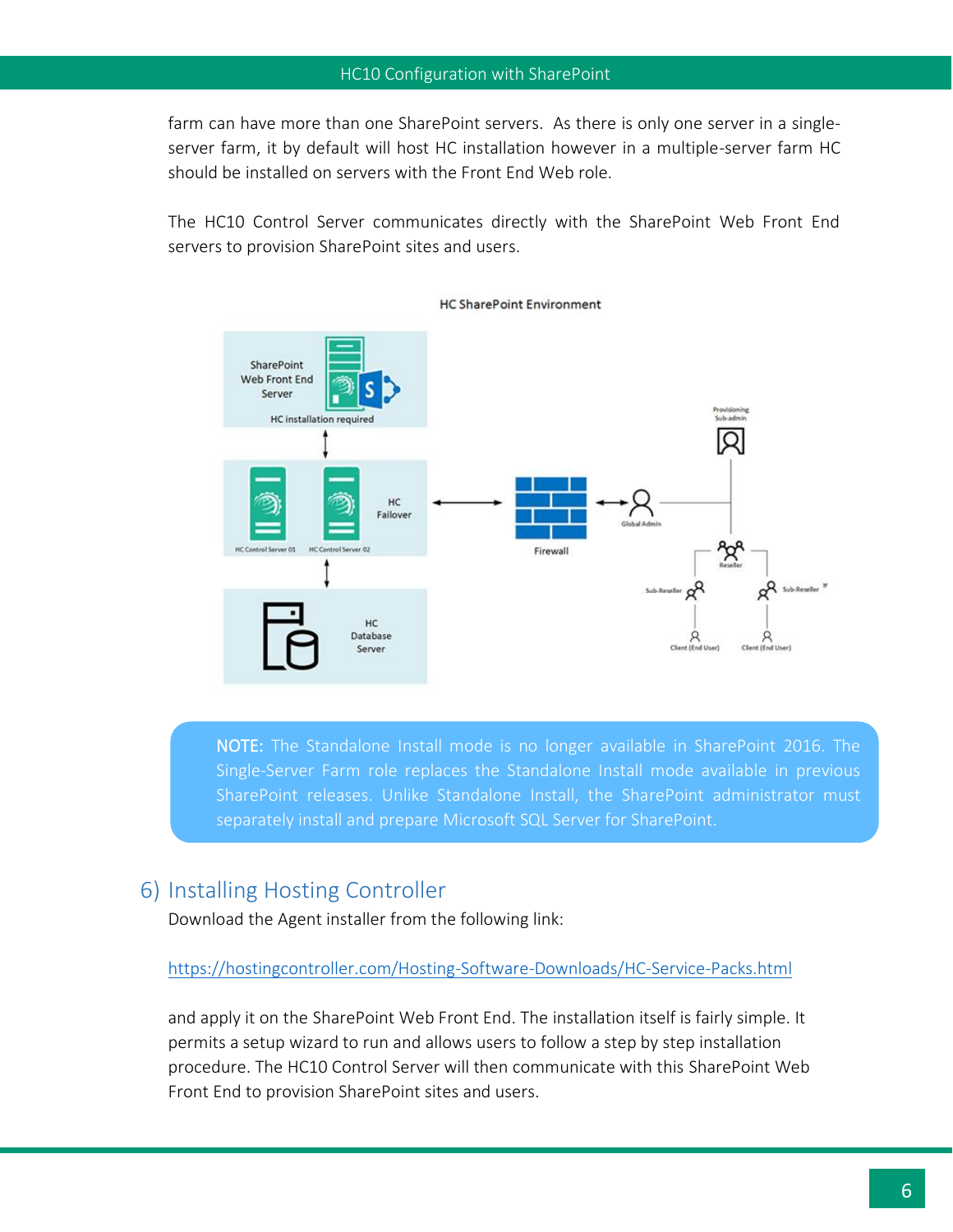To view the installation procedure, see [HC Agent Installation.](https://help.hostingcontroller.com/hc10/default.aspx#pageid=hc_agent_installation)

### <span id="page-6-0"></span>7) Understanding HC10 User Structure

Unlike previously, HC10 is no more limited to just three tiers. It extends support to an Ntier user architecture complete with the management and control of Admins, Resellers, Sub-Resellers and Clients. The Resellers can further have Sub-Resellers beneath them and this chain can extend all the way down to the nth level. HC10 also holds the provision for horizontal Staff Members. These Staff Members represent various departments within an organization. Hosting Controller allows the delegation of administrative tasks to these relevant departments within a single organization. Every Staff Member is confined to his own set of rights and privileges and may not overstep his authority. Staff Members are distinct from Customers and have their own interfaces.



### <span id="page-6-1"></span>8)Configuring the Panel

To configure the panel follow the steps as stated for quick and easy SharePoint server configuration:

1. Log on to HC10 panel as an administrator.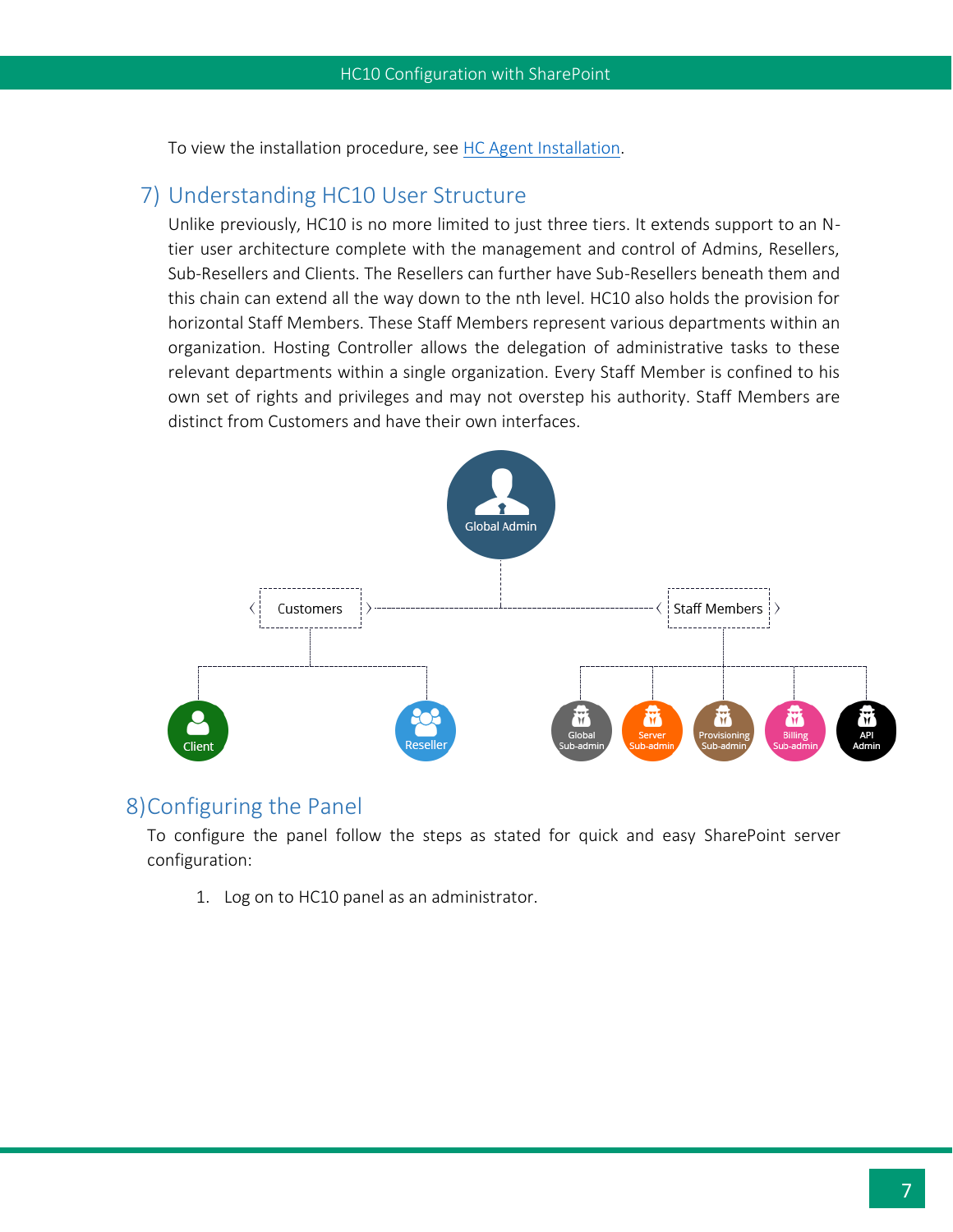|                           | Control Panel Login                   |
|---------------------------|---------------------------------------|
|                           | hcadmin                               |
|                           | a<br>*******<br>Forgot your password? |
| <b>Hosting Controller</b> | Sign in                               |
|                           |                                       |

2. To enable SharePoint server, click  $\bullet$  at top right corner of HC10 panel and then go to the Server Manager >> Cluster Settings. Under On-premises tab and Microsoft SharePoint section, select Enabled checkbox. It enables the SharePoint server. Select provider(s) as required and click Save to proceed.

| On-premises<br>Cloud Services |                              |  |
|-------------------------------|------------------------------|--|
| Microsoft Exchange *          |                              |  |
| Microsoft SharePoint *        |                              |  |
| Status                        | <b>Enabled</b>               |  |
| Select Provider(s)            | SharePoint 2019              |  |
|                               | □ SharePoint 2016            |  |
|                               | □ SharePoint 2013            |  |
|                               | □ SharePoint 2010            |  |
|                               | □ SharePoint Foundation 2013 |  |

3. To add a friendly server to the cluster, go to the Server Manager >> Servers. Click Add Server >> On-premises Windows to proceed.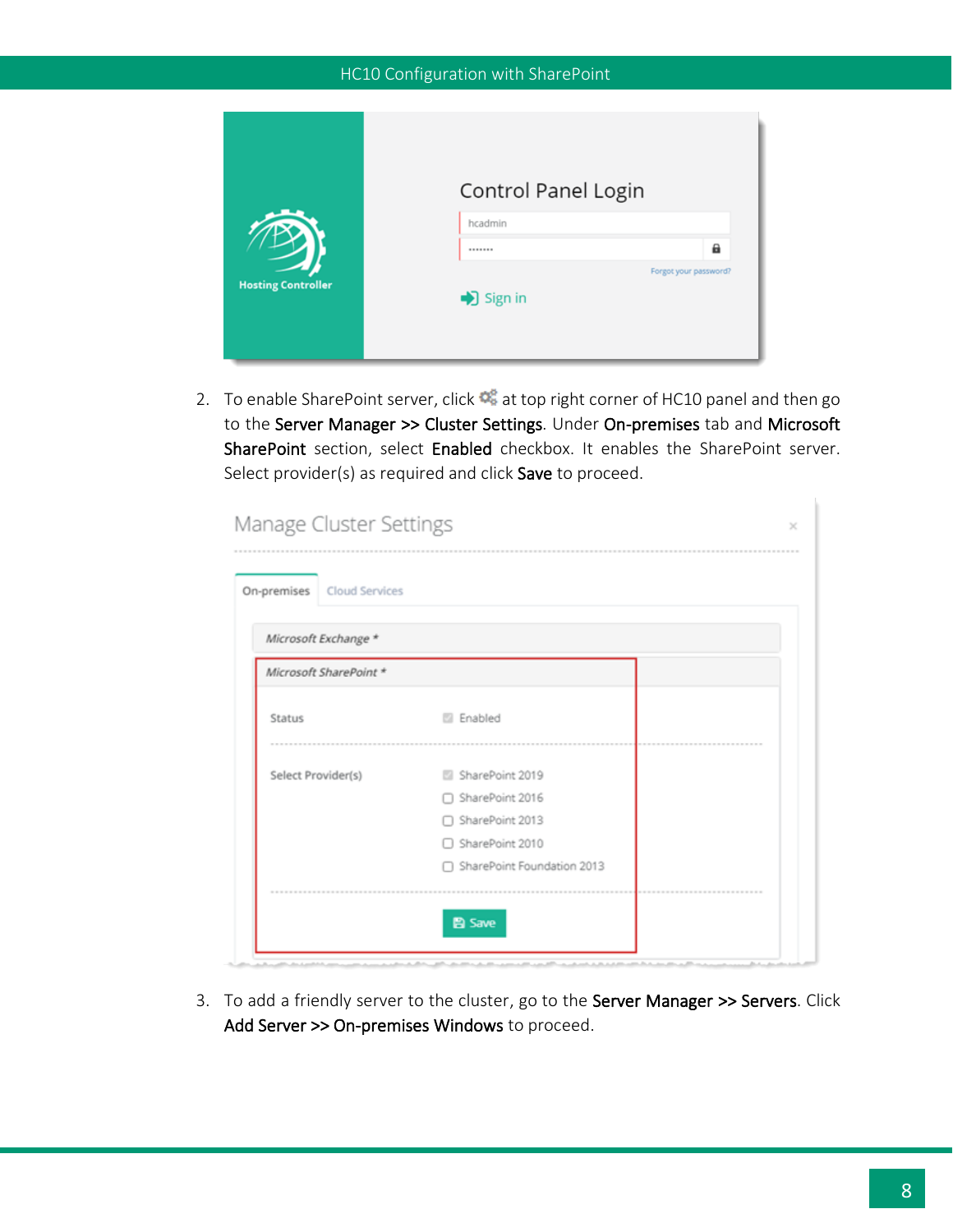

4. Specify a friendly name and IP of the SharePoint Web Front End server. The credentials here are for a domain\administrator user. Under **Server Role(s) in Cluster** section, select role as SharePoint Server. Verify the connection.

| Add Server (On-premises Windows) |                            | ×                    |  |  |  |
|----------------------------------|----------------------------|----------------------|--|--|--|
| <b>General Information</b>       |                            |                      |  |  |  |
| Server's Friendly Name           | SharePoint Server          |                      |  |  |  |
| <b>IP Address</b>                | 192.168.1.198 $\leftarrow$ |                      |  |  |  |
| Admin User                       | cloudlab\administrator <   |                      |  |  |  |
| Password                         |                            | 8                    |  |  |  |
|                                  |                            | ★ Check Connectivity |  |  |  |
| Server Role(s) in Cluster        |                            |                      |  |  |  |
| Select Server Role               | SharePoint Server          |                      |  |  |  |
|                                  | laaS Computing             |                      |  |  |  |
|                                  | Web Server                 |                      |  |  |  |
|                                  | <b>DNS Server</b>          |                      |  |  |  |
| Mail Server                      |                            |                      |  |  |  |
|                                  |                            |                      |  |  |  |
|                                  | Database Server            |                      |  |  |  |
|                                  |                            |                      |  |  |  |